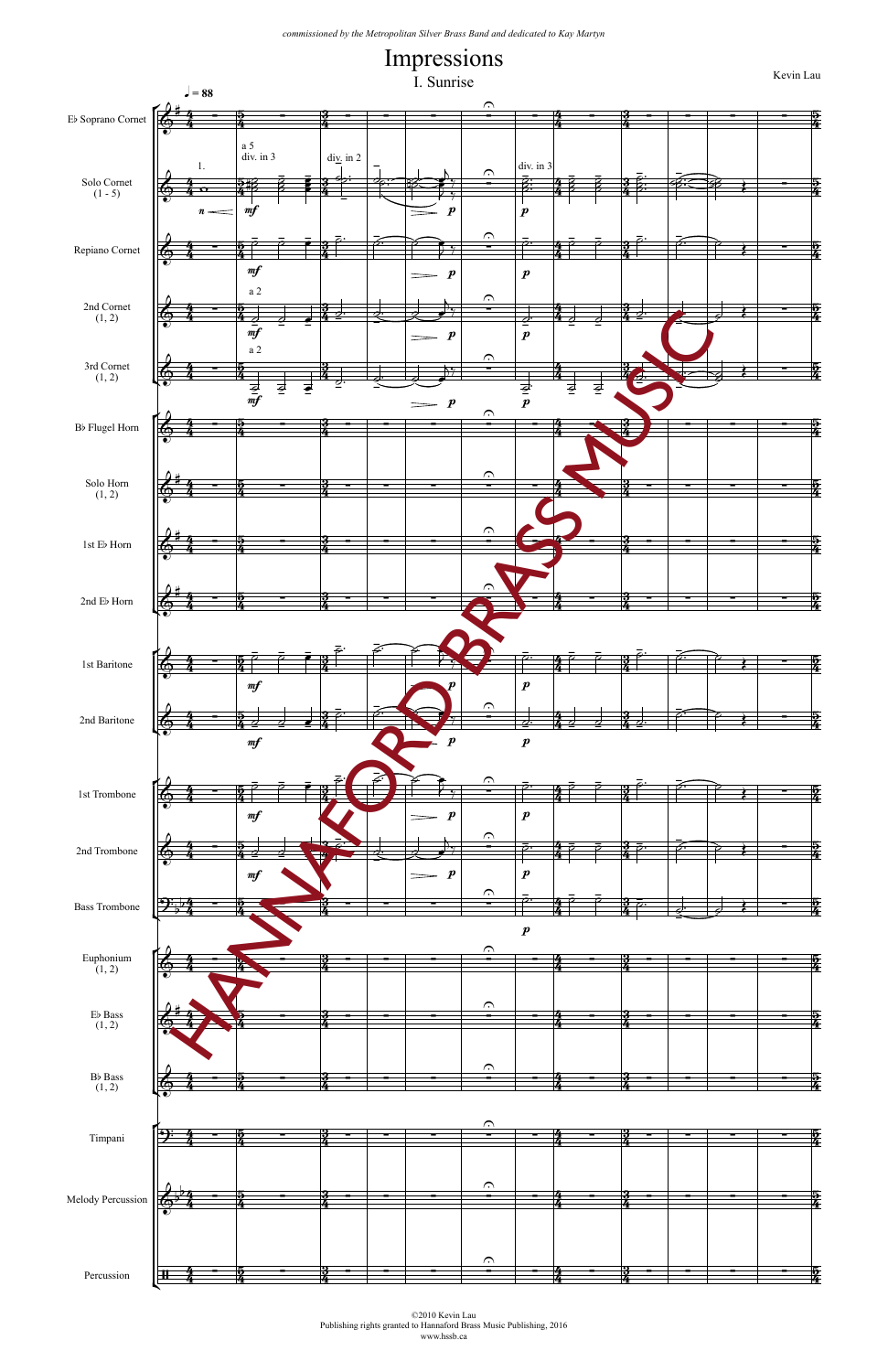

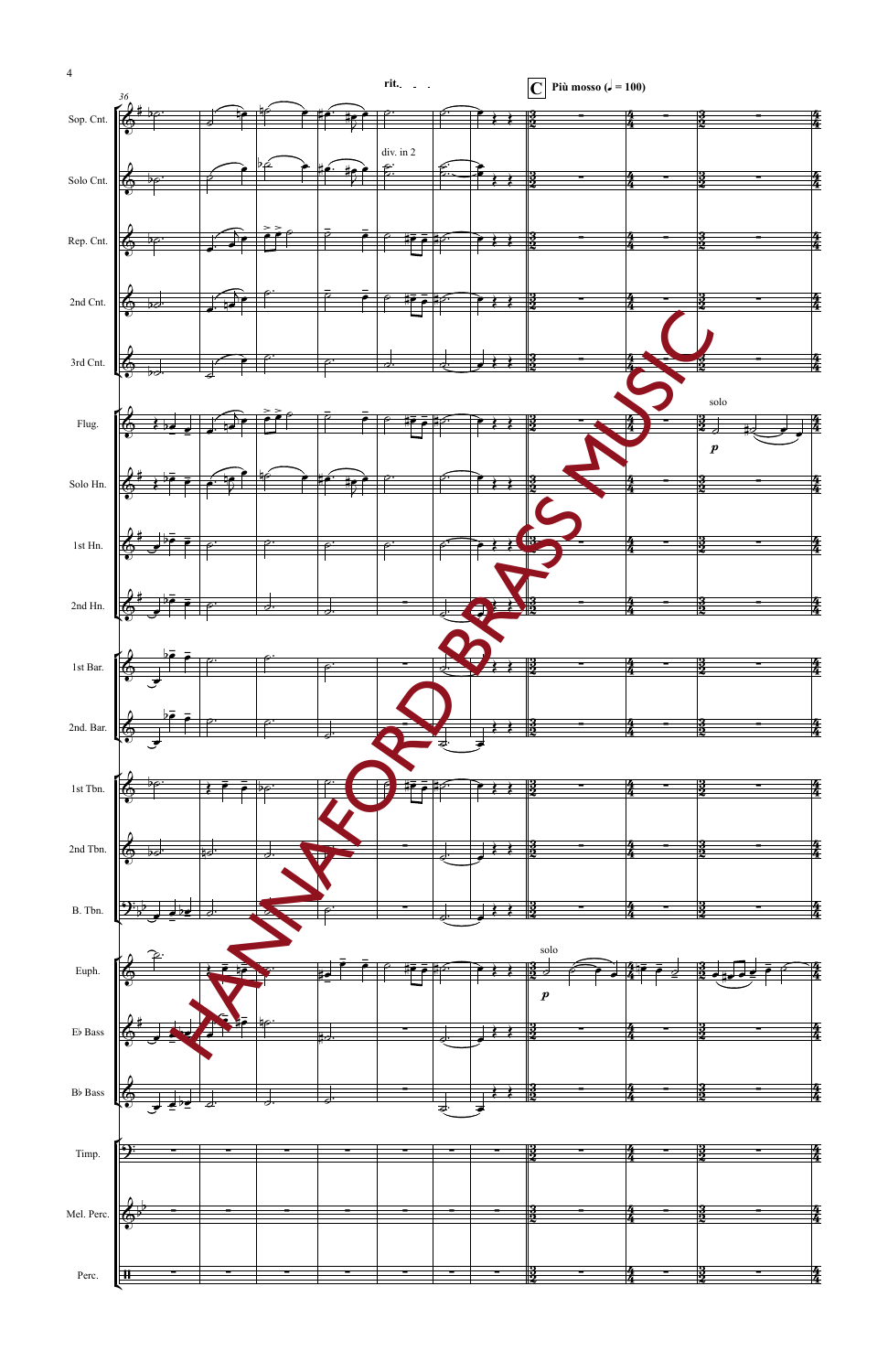

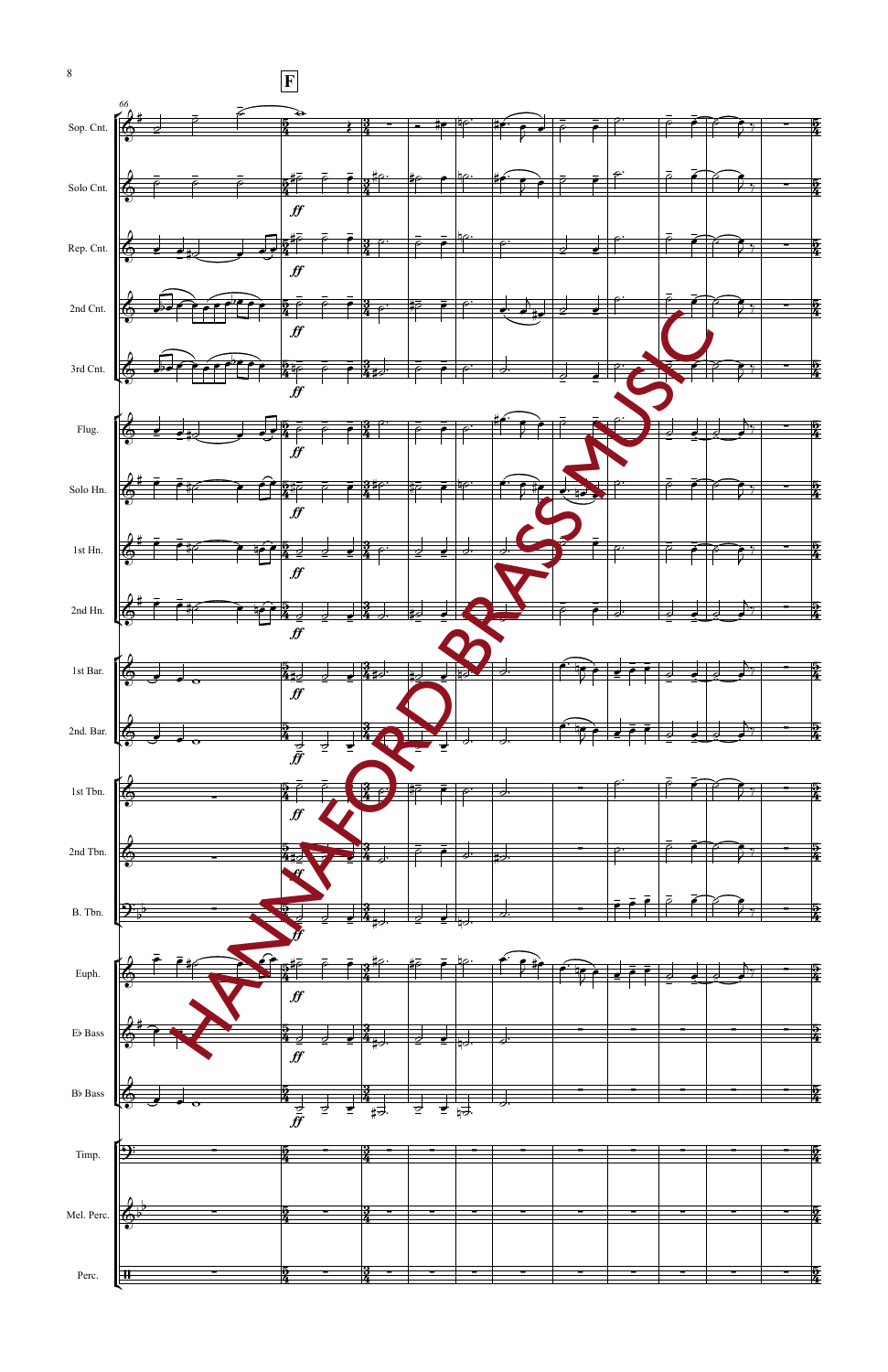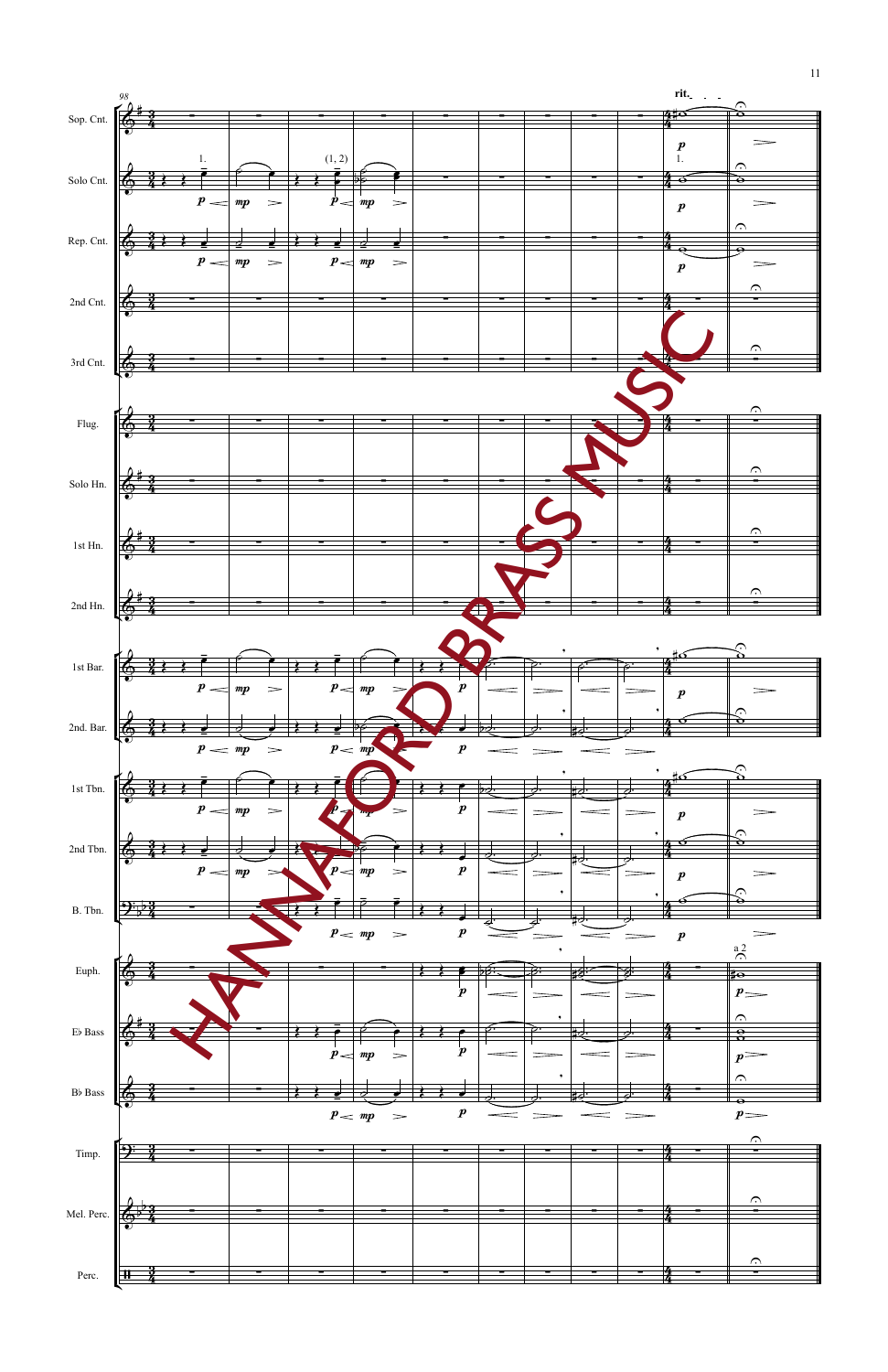![](_page_4_Figure_1.jpeg)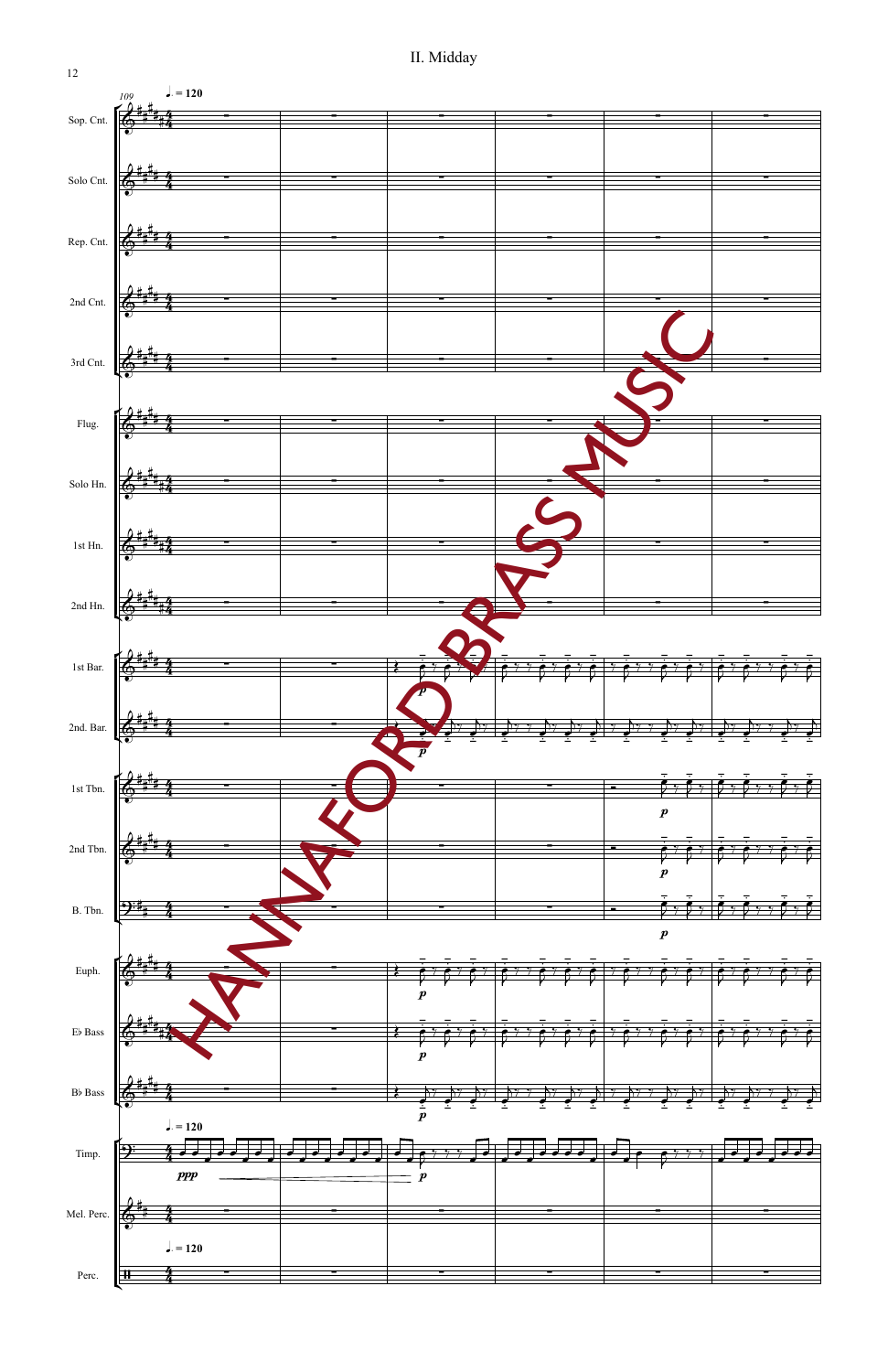![](_page_5_Figure_0.jpeg)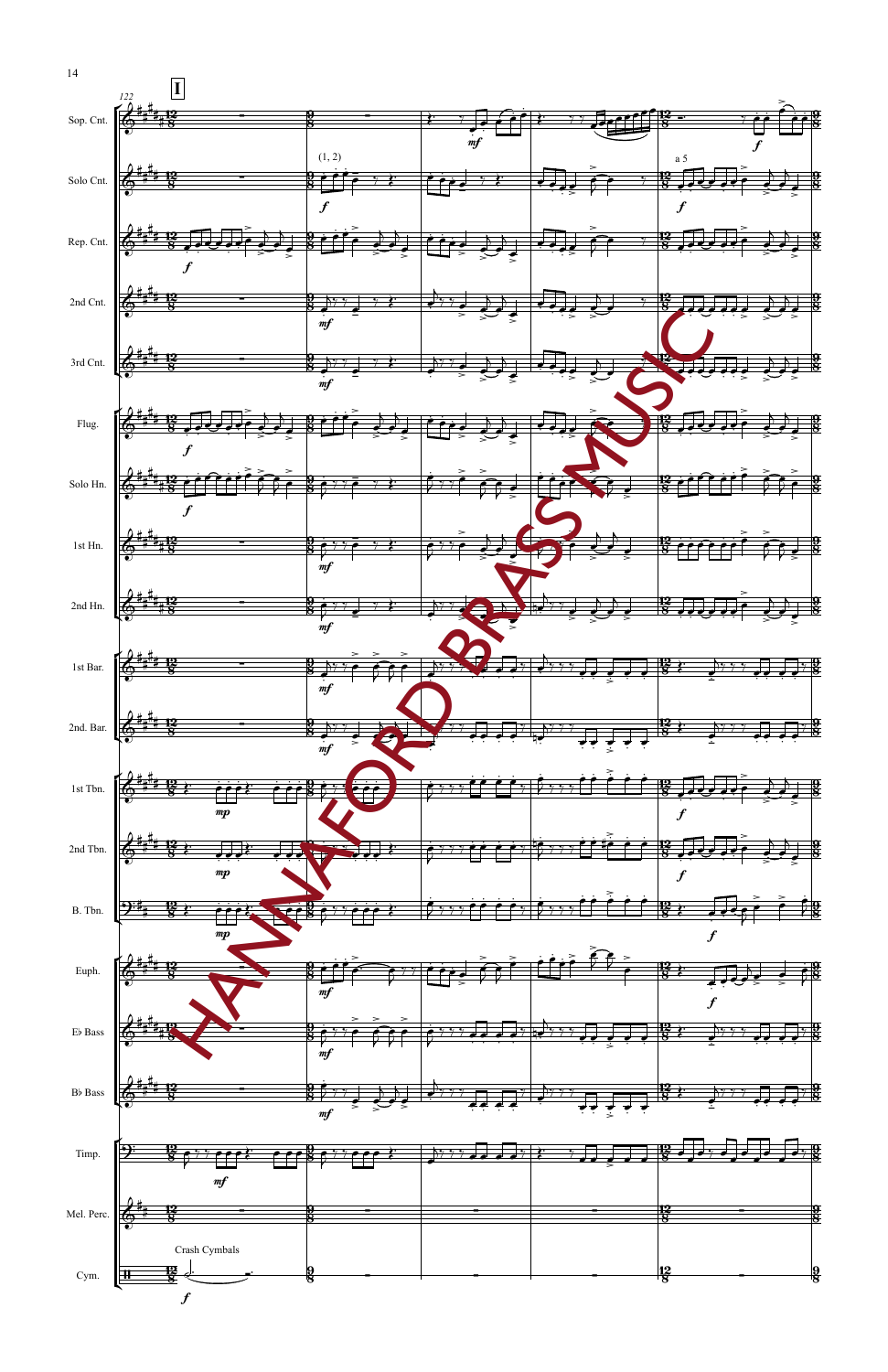![](_page_6_Figure_0.jpeg)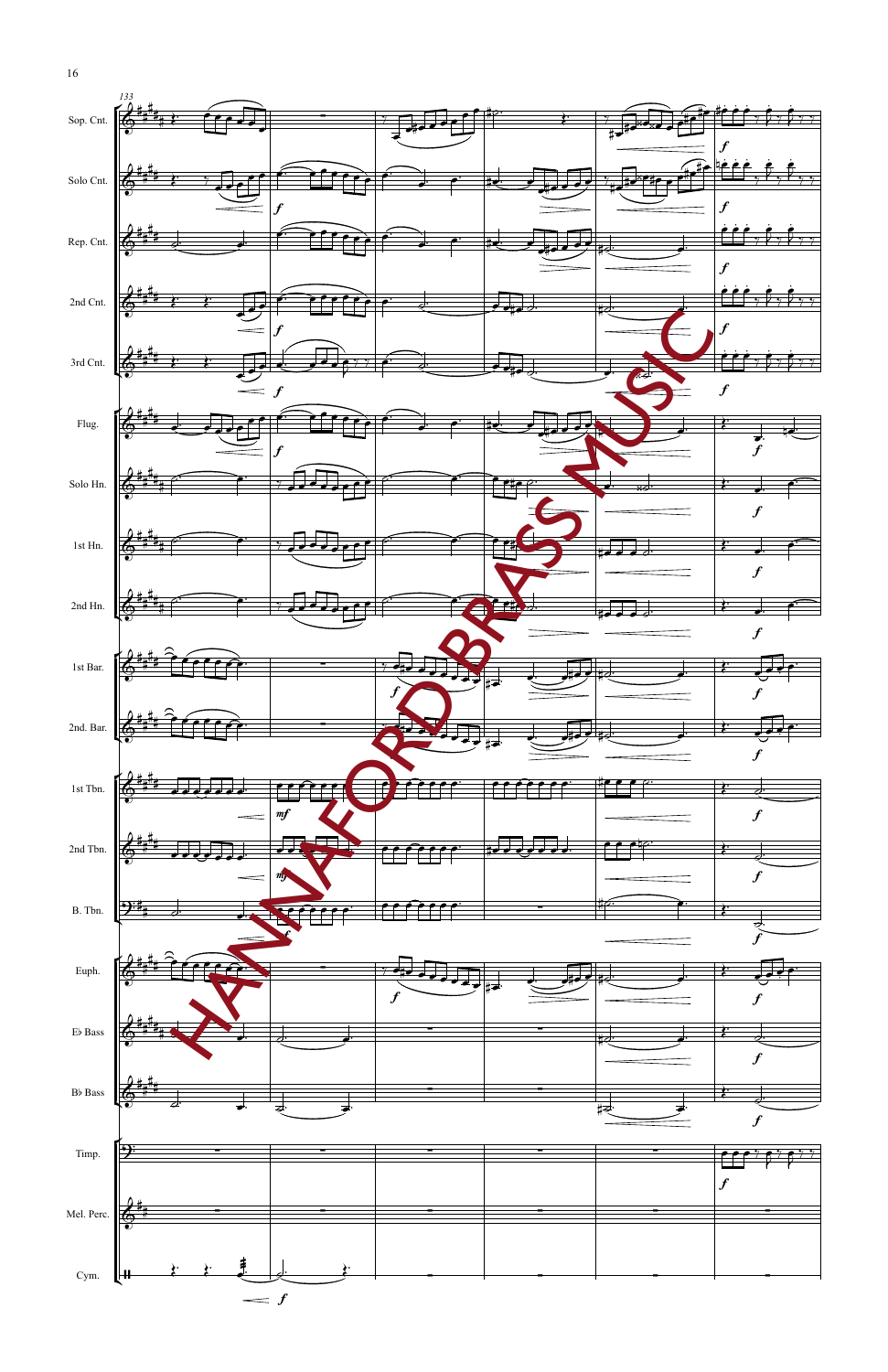![](_page_7_Figure_0.jpeg)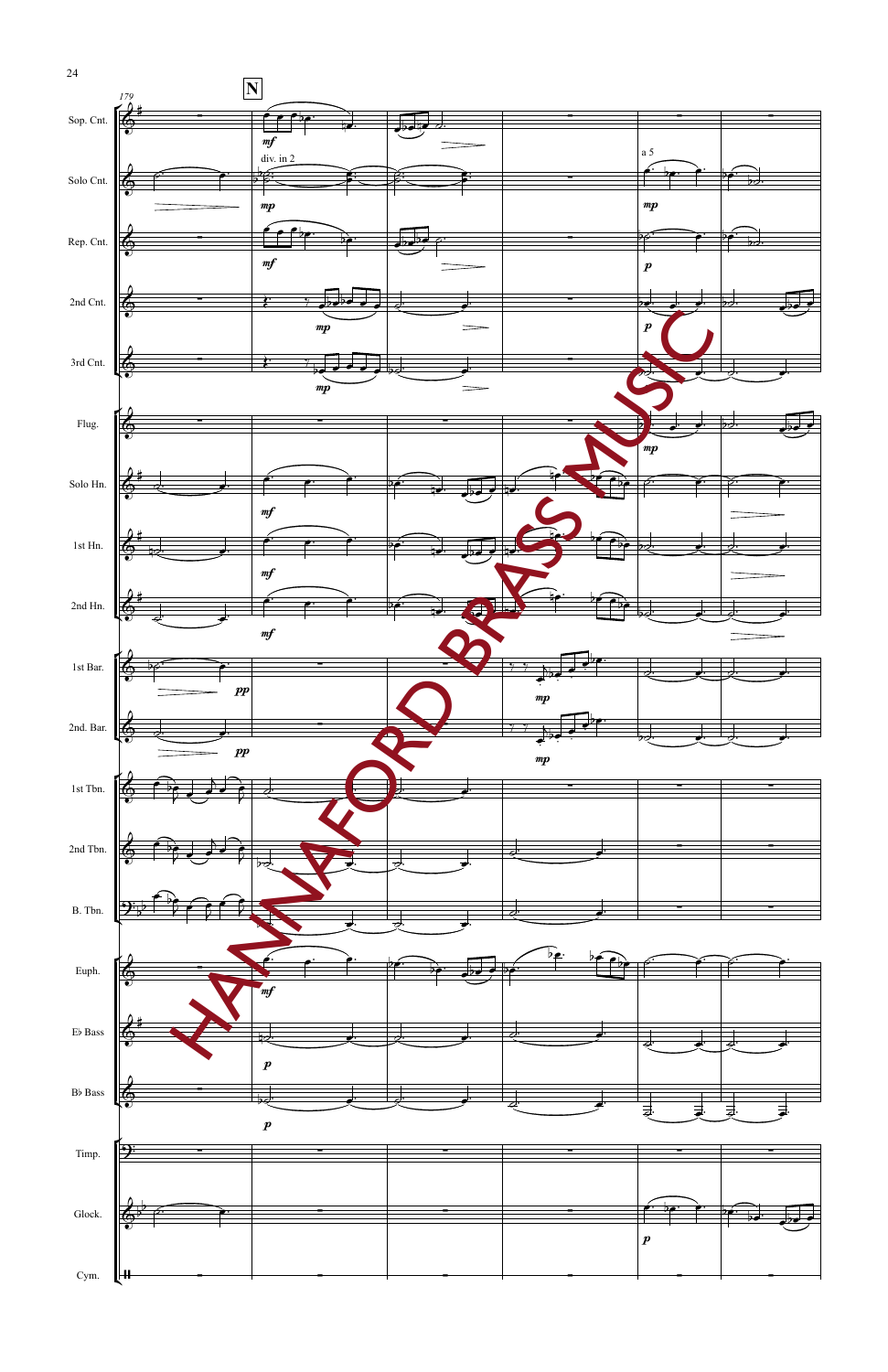![](_page_8_Figure_0.jpeg)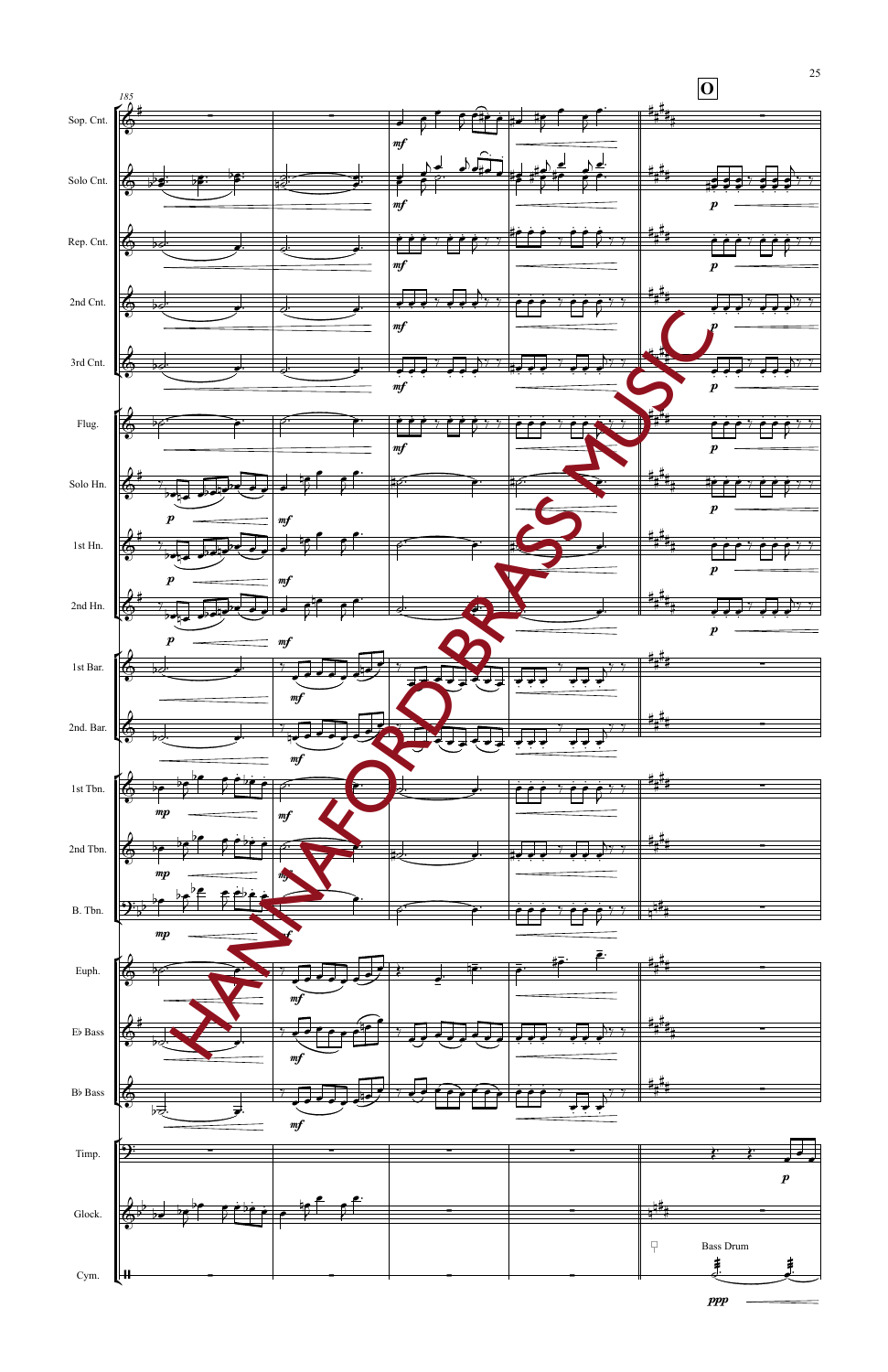![](_page_9_Figure_0.jpeg)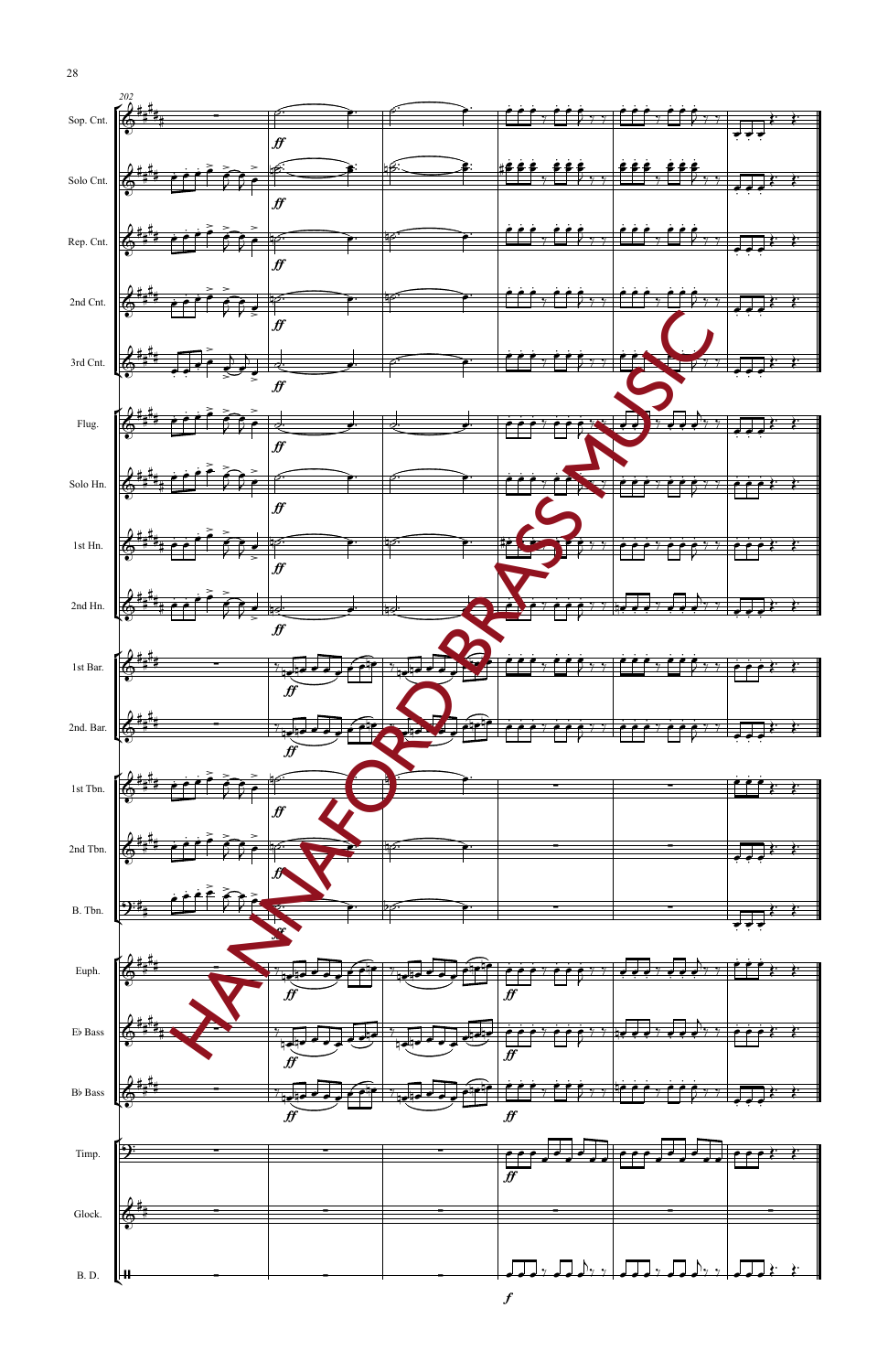![](_page_10_Figure_1.jpeg)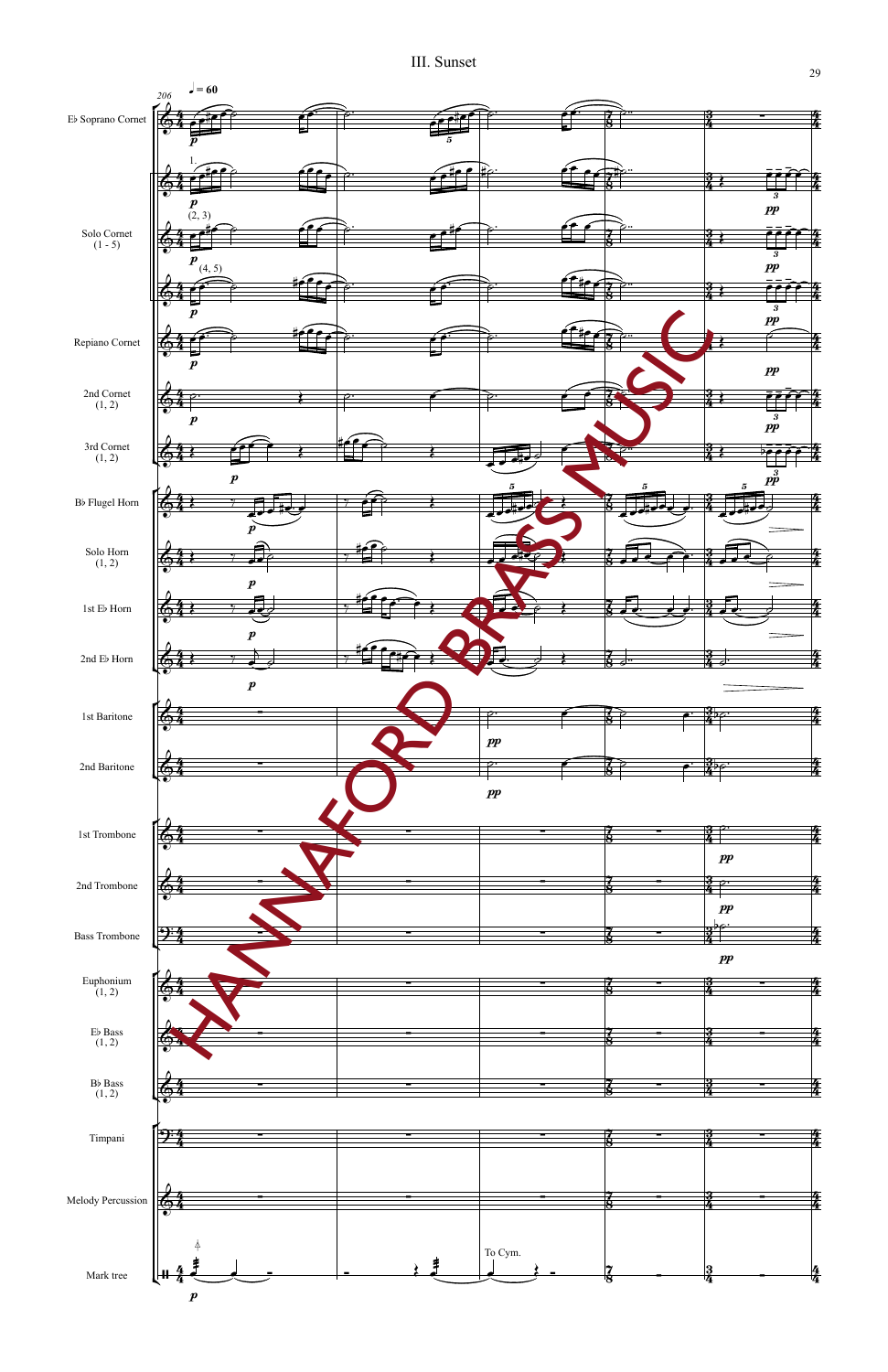![](_page_11_Figure_0.jpeg)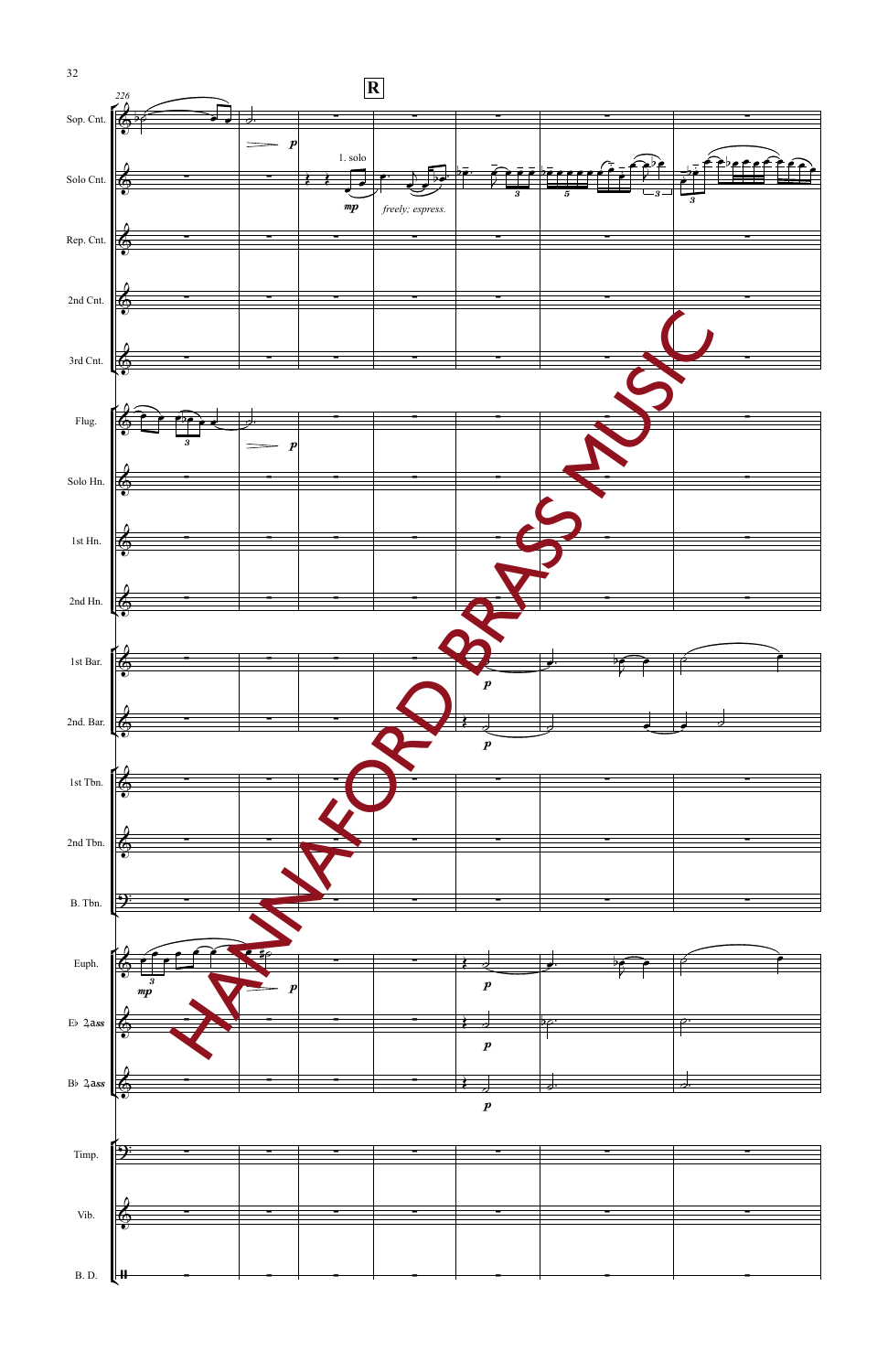![](_page_12_Figure_0.jpeg)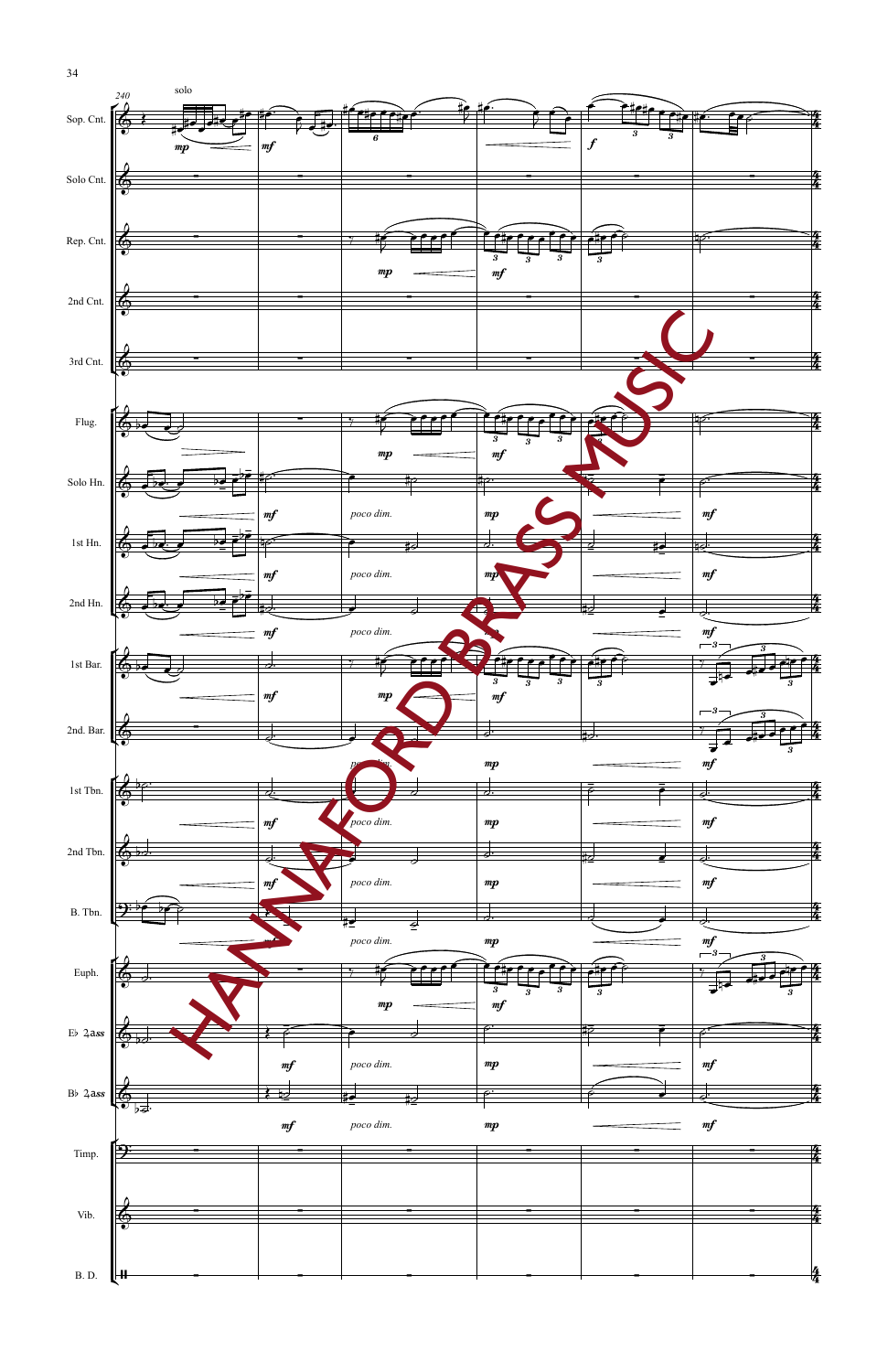![](_page_13_Figure_0.jpeg)